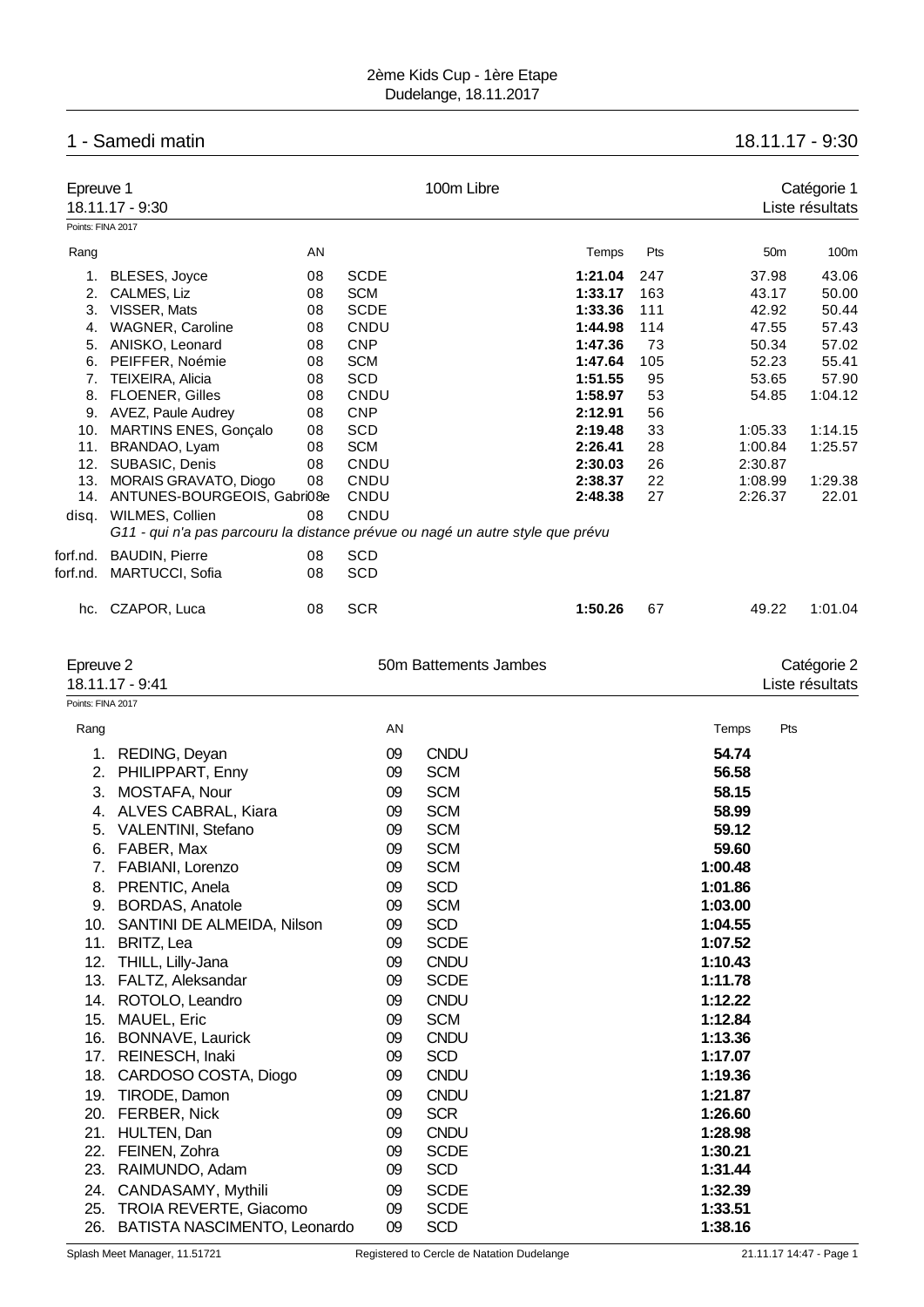Epreuve 2, Tous, 50m Battements Jambes, Catégorie 2

| Rang |                                      | AN |             | Temps   | Pts |
|------|--------------------------------------|----|-------------|---------|-----|
| 27.  | <b>CALMES ZBINDEN, Chris</b>         | 09 | <b>CNDU</b> | 1:38.90 |     |
| 28.  | NAJIH, Jenna                         | 09 | <b>CNDU</b> | 1:42.22 |     |
| 29.  | <b>BOUSSONG PEREIRA, Noé</b>         | 09 | <b>CNDU</b> | 1:42.85 |     |
| 30.  | <b>TURMES, Cédric</b><br>$PEN + 10s$ | 09 | <b>CNDU</b> | 1:54.53 |     |
| 31.  | NAJIH, Jihane<br>$PEN + 10s$         | 09 | <b>CNDU</b> | 1:54.66 |     |
| hc.  | SLAVAZZA, Lola                       | 09 | <b>SCR</b>  | 1:12.09 |     |
| hc.  | DE ALMEIDA, Ethan                    | 09 | <b>SCM</b>  | 1:12.53 |     |
| hc.  | <b>GASPAR FERREIRA, Leticia</b>      | 09 | <b>SCD</b>  | 1:15.34 |     |
| hc.  | BECK, Alyson                         | 09 | <b>SCR</b>  | 1:20.43 |     |
| hc.  | PILE, Jaden                          | 09 | <b>SCR</b>  | 1:22.12 |     |
| hc.  | FRADET, Maelle                       | 09 | <b>SCD</b>  | 1:33.93 |     |
| hc.  | FERNANDES, Daniel                    | 09 | <b>CNDU</b> | 1:34.77 |     |
| hc.  | NOTHUM, June                         | 09 | <b>SCR</b>  | 1:42.84 |     |

| Points: FINA 2017<br>AN<br>Temps<br>Pts<br>Rang<br>Catégorie 3<br><b>SCD</b><br>27.42<br>1. PRENTIC, Anel<br>10<br>2. BERGERT, Luca<br>10<br><b>SCDE</b><br>29.68<br><b>CNP</b><br>30.39<br>3. THILL, Shana<br>10 <sup>1</sup><br>30.70<br>4. REUTER, Pierre René<br>10<br><b>CNDU</b><br><b>SCDE</b><br>32.55<br>5. KRAUS, Mathis<br>10<br>6. WETZ, Oleg<br><b>SCM</b><br>36.88<br>10<br>7. ALBERSMEYER, Neele<br><b>SCDE</b><br>39.02<br>10<br><b>SCDE</b><br>39.23<br>JANS, Milly<br>10<br>8.<br>10<br><b>SCD</b><br>forf.nd. BINET, Sibylle<br>Catégorie 4<br><b>CNDU</b><br>11<br>30.33<br>1. WAGNER, Sandra<br>11<br><b>SCM</b><br>39.87<br>2. MENDES, Zoe<br>11<br><b>SCM</b><br>40.68<br>3. BORDAS, Oscar<br>11<br><b>SCM</b><br>42.26<br>4. SINTINO, Samuele<br>11<br><b>SCM</b><br>47.08<br>5. KOROGLANOGLOU, Lenia<br>forf.nd. SUSGIN, Mathilde<br><b>CNDU</b><br>11<br>11<br><b>SCM</b><br>forf.nd. WAGNER, Lee<br><b>SCM</b><br>32.84<br>hc. LUIS FELICIO, Matheo<br>11<br>10<br><b>SCM</b><br>33.25<br>hc. SCHUTZ, Lars<br>11<br><b>CNDU</b><br>34.38<br>hc. RESL, Dana<br>hc. SCHEECK, Lennox<br><b>SCR</b><br>34.83<br>10<br><b>SCM</b><br>36.23<br>hc. BAUER, Bjarne<br>11<br><b>CNDU</b><br>37.71<br>hc. CZIBULA, Laurent<br>10<br><b>CNDU</b><br>hc. DENTZER, Lennon<br>10<br>38.51<br><b>SCD</b><br>41.12<br>hc. BLANCHARD, Chloe<br>10<br>hc. WIRION, Tun<br>10<br><b>CNDU</b><br>43.41<br>hc. CESTRONI, David<br>10<br><b>SCD</b><br>47.55<br><b>SCD</b><br>hc. CESTRONI, Fifaliana<br>10<br>49.61 | Epreuve 3<br>18.11.17 - 10:00 |  | 25m Battements Jambes | 2010 et plus jeunes<br>Liste résultats |  |  |
|--------------------------------------------------------------------------------------------------------------------------------------------------------------------------------------------------------------------------------------------------------------------------------------------------------------------------------------------------------------------------------------------------------------------------------------------------------------------------------------------------------------------------------------------------------------------------------------------------------------------------------------------------------------------------------------------------------------------------------------------------------------------------------------------------------------------------------------------------------------------------------------------------------------------------------------------------------------------------------------------------------------------------------------------------------------------------------------------------------------------------------------------------------------------------------------------------------------------------------------------------------------------------------------------------------------------------------------------------------------------------------------------------------------------------------------------------------------------------------------------------------------------------|-------------------------------|--|-----------------------|----------------------------------------|--|--|
|                                                                                                                                                                                                                                                                                                                                                                                                                                                                                                                                                                                                                                                                                                                                                                                                                                                                                                                                                                                                                                                                                                                                                                                                                                                                                                                                                                                                                                                                                                                          |                               |  |                       |                                        |  |  |
|                                                                                                                                                                                                                                                                                                                                                                                                                                                                                                                                                                                                                                                                                                                                                                                                                                                                                                                                                                                                                                                                                                                                                                                                                                                                                                                                                                                                                                                                                                                          |                               |  |                       |                                        |  |  |
|                                                                                                                                                                                                                                                                                                                                                                                                                                                                                                                                                                                                                                                                                                                                                                                                                                                                                                                                                                                                                                                                                                                                                                                                                                                                                                                                                                                                                                                                                                                          |                               |  |                       |                                        |  |  |
|                                                                                                                                                                                                                                                                                                                                                                                                                                                                                                                                                                                                                                                                                                                                                                                                                                                                                                                                                                                                                                                                                                                                                                                                                                                                                                                                                                                                                                                                                                                          |                               |  |                       |                                        |  |  |
|                                                                                                                                                                                                                                                                                                                                                                                                                                                                                                                                                                                                                                                                                                                                                                                                                                                                                                                                                                                                                                                                                                                                                                                                                                                                                                                                                                                                                                                                                                                          |                               |  |                       |                                        |  |  |
|                                                                                                                                                                                                                                                                                                                                                                                                                                                                                                                                                                                                                                                                                                                                                                                                                                                                                                                                                                                                                                                                                                                                                                                                                                                                                                                                                                                                                                                                                                                          |                               |  |                       |                                        |  |  |
|                                                                                                                                                                                                                                                                                                                                                                                                                                                                                                                                                                                                                                                                                                                                                                                                                                                                                                                                                                                                                                                                                                                                                                                                                                                                                                                                                                                                                                                                                                                          |                               |  |                       |                                        |  |  |
|                                                                                                                                                                                                                                                                                                                                                                                                                                                                                                                                                                                                                                                                                                                                                                                                                                                                                                                                                                                                                                                                                                                                                                                                                                                                                                                                                                                                                                                                                                                          |                               |  |                       |                                        |  |  |
|                                                                                                                                                                                                                                                                                                                                                                                                                                                                                                                                                                                                                                                                                                                                                                                                                                                                                                                                                                                                                                                                                                                                                                                                                                                                                                                                                                                                                                                                                                                          |                               |  |                       |                                        |  |  |
|                                                                                                                                                                                                                                                                                                                                                                                                                                                                                                                                                                                                                                                                                                                                                                                                                                                                                                                                                                                                                                                                                                                                                                                                                                                                                                                                                                                                                                                                                                                          |                               |  |                       |                                        |  |  |
|                                                                                                                                                                                                                                                                                                                                                                                                                                                                                                                                                                                                                                                                                                                                                                                                                                                                                                                                                                                                                                                                                                                                                                                                                                                                                                                                                                                                                                                                                                                          |                               |  |                       |                                        |  |  |
|                                                                                                                                                                                                                                                                                                                                                                                                                                                                                                                                                                                                                                                                                                                                                                                                                                                                                                                                                                                                                                                                                                                                                                                                                                                                                                                                                                                                                                                                                                                          |                               |  |                       |                                        |  |  |
|                                                                                                                                                                                                                                                                                                                                                                                                                                                                                                                                                                                                                                                                                                                                                                                                                                                                                                                                                                                                                                                                                                                                                                                                                                                                                                                                                                                                                                                                                                                          |                               |  |                       |                                        |  |  |
|                                                                                                                                                                                                                                                                                                                                                                                                                                                                                                                                                                                                                                                                                                                                                                                                                                                                                                                                                                                                                                                                                                                                                                                                                                                                                                                                                                                                                                                                                                                          |                               |  |                       |                                        |  |  |
|                                                                                                                                                                                                                                                                                                                                                                                                                                                                                                                                                                                                                                                                                                                                                                                                                                                                                                                                                                                                                                                                                                                                                                                                                                                                                                                                                                                                                                                                                                                          |                               |  |                       |                                        |  |  |
|                                                                                                                                                                                                                                                                                                                                                                                                                                                                                                                                                                                                                                                                                                                                                                                                                                                                                                                                                                                                                                                                                                                                                                                                                                                                                                                                                                                                                                                                                                                          |                               |  |                       |                                        |  |  |
|                                                                                                                                                                                                                                                                                                                                                                                                                                                                                                                                                                                                                                                                                                                                                                                                                                                                                                                                                                                                                                                                                                                                                                                                                                                                                                                                                                                                                                                                                                                          |                               |  |                       |                                        |  |  |
|                                                                                                                                                                                                                                                                                                                                                                                                                                                                                                                                                                                                                                                                                                                                                                                                                                                                                                                                                                                                                                                                                                                                                                                                                                                                                                                                                                                                                                                                                                                          |                               |  |                       |                                        |  |  |
|                                                                                                                                                                                                                                                                                                                                                                                                                                                                                                                                                                                                                                                                                                                                                                                                                                                                                                                                                                                                                                                                                                                                                                                                                                                                                                                                                                                                                                                                                                                          |                               |  |                       |                                        |  |  |
|                                                                                                                                                                                                                                                                                                                                                                                                                                                                                                                                                                                                                                                                                                                                                                                                                                                                                                                                                                                                                                                                                                                                                                                                                                                                                                                                                                                                                                                                                                                          |                               |  |                       |                                        |  |  |
|                                                                                                                                                                                                                                                                                                                                                                                                                                                                                                                                                                                                                                                                                                                                                                                                                                                                                                                                                                                                                                                                                                                                                                                                                                                                                                                                                                                                                                                                                                                          |                               |  |                       |                                        |  |  |
|                                                                                                                                                                                                                                                                                                                                                                                                                                                                                                                                                                                                                                                                                                                                                                                                                                                                                                                                                                                                                                                                                                                                                                                                                                                                                                                                                                                                                                                                                                                          |                               |  |                       |                                        |  |  |
|                                                                                                                                                                                                                                                                                                                                                                                                                                                                                                                                                                                                                                                                                                                                                                                                                                                                                                                                                                                                                                                                                                                                                                                                                                                                                                                                                                                                                                                                                                                          |                               |  |                       |                                        |  |  |
|                                                                                                                                                                                                                                                                                                                                                                                                                                                                                                                                                                                                                                                                                                                                                                                                                                                                                                                                                                                                                                                                                                                                                                                                                                                                                                                                                                                                                                                                                                                          |                               |  |                       |                                        |  |  |
|                                                                                                                                                                                                                                                                                                                                                                                                                                                                                                                                                                                                                                                                                                                                                                                                                                                                                                                                                                                                                                                                                                                                                                                                                                                                                                                                                                                                                                                                                                                          |                               |  |                       |                                        |  |  |
|                                                                                                                                                                                                                                                                                                                                                                                                                                                                                                                                                                                                                                                                                                                                                                                                                                                                                                                                                                                                                                                                                                                                                                                                                                                                                                                                                                                                                                                                                                                          |                               |  |                       |                                        |  |  |
|                                                                                                                                                                                                                                                                                                                                                                                                                                                                                                                                                                                                                                                                                                                                                                                                                                                                                                                                                                                                                                                                                                                                                                                                                                                                                                                                                                                                                                                                                                                          |                               |  |                       |                                        |  |  |
|                                                                                                                                                                                                                                                                                                                                                                                                                                                                                                                                                                                                                                                                                                                                                                                                                                                                                                                                                                                                                                                                                                                                                                                                                                                                                                                                                                                                                                                                                                                          |                               |  |                       |                                        |  |  |
|                                                                                                                                                                                                                                                                                                                                                                                                                                                                                                                                                                                                                                                                                                                                                                                                                                                                                                                                                                                                                                                                                                                                                                                                                                                                                                                                                                                                                                                                                                                          |                               |  |                       |                                        |  |  |
|                                                                                                                                                                                                                                                                                                                                                                                                                                                                                                                                                                                                                                                                                                                                                                                                                                                                                                                                                                                                                                                                                                                                                                                                                                                                                                                                                                                                                                                                                                                          |                               |  |                       |                                        |  |  |
|                                                                                                                                                                                                                                                                                                                                                                                                                                                                                                                                                                                                                                                                                                                                                                                                                                                                                                                                                                                                                                                                                                                                                                                                                                                                                                                                                                                                                                                                                                                          |                               |  |                       |                                        |  |  |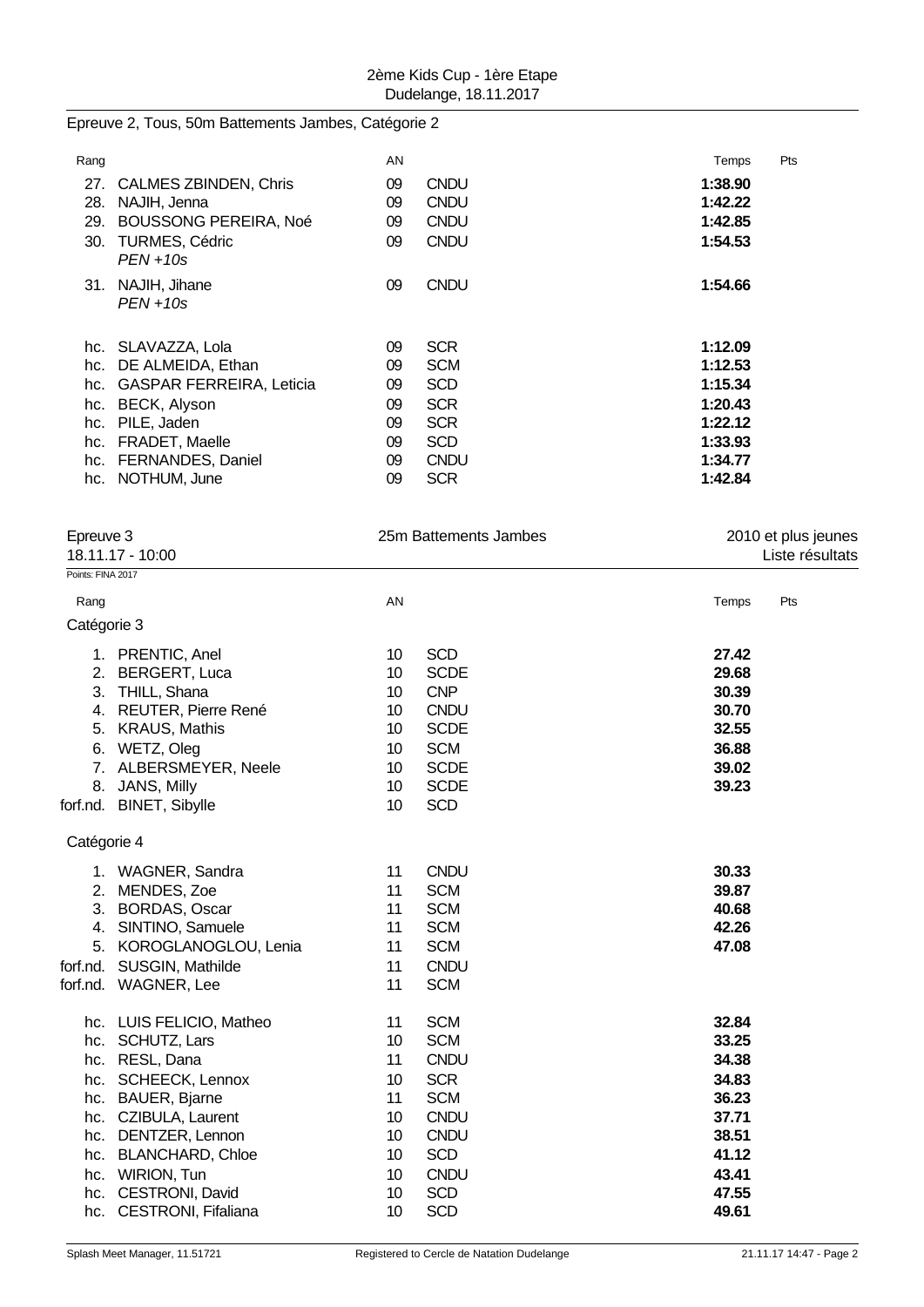|                   | Epreuve 3, 25m Battements Jambes                                                                                                                                                                                                                                                                                                                                                                                                                                                                                         |                                                                                                    |                                                                                                                                                                                                                                                    |                                                                                                                                                            |                                                                                                   |
|-------------------|--------------------------------------------------------------------------------------------------------------------------------------------------------------------------------------------------------------------------------------------------------------------------------------------------------------------------------------------------------------------------------------------------------------------------------------------------------------------------------------------------------------------------|----------------------------------------------------------------------------------------------------|----------------------------------------------------------------------------------------------------------------------------------------------------------------------------------------------------------------------------------------------------|------------------------------------------------------------------------------------------------------------------------------------------------------------|---------------------------------------------------------------------------------------------------|
| Rang              |                                                                                                                                                                                                                                                                                                                                                                                                                                                                                                                          | AN                                                                                                 |                                                                                                                                                                                                                                                    | Temps                                                                                                                                                      | Pts                                                                                               |
|                   | hc. NICO, Xavier-Alexandre<br>hc. LINSTER, Luca<br>hc. THIRY, Ben                                                                                                                                                                                                                                                                                                                                                                                                                                                        | 13<br>11<br>12                                                                                     | <b>SCD</b><br><b>SCM</b><br><b>SCD</b>                                                                                                                                                                                                             | 1:01.22<br>1:08.03<br>1:13.52                                                                                                                              |                                                                                                   |
| Epreuve 4         | 18.11.17 - 10:32                                                                                                                                                                                                                                                                                                                                                                                                                                                                                                         |                                                                                                    | 50m Dos                                                                                                                                                                                                                                            |                                                                                                                                                            | Années 2008 - 2009<br>Liste résultats                                                             |
| Points: FINA 2017 |                                                                                                                                                                                                                                                                                                                                                                                                                                                                                                                          |                                                                                                    |                                                                                                                                                                                                                                                    |                                                                                                                                                            |                                                                                                   |
| Rang              |                                                                                                                                                                                                                                                                                                                                                                                                                                                                                                                          | AN                                                                                                 |                                                                                                                                                                                                                                                    | Temps                                                                                                                                                      | Pts                                                                                               |
| Catégorie 1       |                                                                                                                                                                                                                                                                                                                                                                                                                                                                                                                          |                                                                                                    |                                                                                                                                                                                                                                                    |                                                                                                                                                            |                                                                                                   |
|                   | 1. BLESES, Joyce<br>2. WAGNER, Caroline<br>3. CALMES, Liz<br>4. VISSER, Mats<br>5. PEIFFER, Noémie<br>6. ANISKO, Leonard<br>7. TEIXEIRA, Alicia<br>8. AVEZ, Paule Audrey<br>9. MARTINS ENES, Gonçalo<br>10. FLOENER, Gilles<br>11. BRANDAO, Lyam<br>12. SUBASIC, Denis<br>13. FETEIRO DO SENHOR, Matilde<br>14. ANTUNES-BOURGEOIS, Gabrielle<br>15. WILMES, Collien<br>16. MORAIS GRAVATO, Diogo<br>$PEN + 10s$<br>disq. PINTO, Rafael<br>G11 - qui n'a pas parcouru la distance prévue ou nagé un autre style que prévu | 08<br>08<br>08<br>08<br>08<br>08<br>08<br>08<br>08<br>08<br>08<br>08<br>08<br>08<br>08<br>08<br>08 | <b>SCDE</b><br><b>CNDU</b><br><b>SCM</b><br><b>SCDE</b><br><b>SCM</b><br><b>CNP</b><br><b>SCD</b><br><b>CNP</b><br><b>SCD</b><br><b>CNDU</b><br><b>SCM</b><br><b>CNDU</b><br><b>SCM</b><br><b>CNDU</b><br><b>CNDU</b><br><b>CNDU</b><br><b>SCD</b> | 42.42<br>47.41<br>48.15<br>49.84<br>52.73<br>53.83<br>54.77<br>57.19<br>58.26<br>1:03.17<br>1:06.02<br>1:10.74<br>1:12.51<br>1:17.07<br>1:28.61<br>1:29.62 | 221<br>158<br>151<br>88<br>115<br>70<br>102<br>90<br>55<br>43<br>38<br>30<br>44<br>36<br>24<br>15 |
|                   | forf.nd. BAUDIN, Pierre<br>forf.nd. MARTUCCI, Sofia                                                                                                                                                                                                                                                                                                                                                                                                                                                                      | 08<br>08                                                                                           | <b>SCD</b><br><b>SCD</b>                                                                                                                                                                                                                           |                                                                                                                                                            |                                                                                                   |
| Catégorie 2       |                                                                                                                                                                                                                                                                                                                                                                                                                                                                                                                          |                                                                                                    |                                                                                                                                                                                                                                                    |                                                                                                                                                            |                                                                                                   |
|                   | 1. VALENTINI, Stefano<br>2. MOSTAFA, Nour<br>3. PHILIPPART, Enny<br>4. BORDAS, Anatole<br>5. FEINEN, Zohra<br>6. PRENTIC, Anela<br>7. BRITZ, Lea<br>8. FALTZ, Aleksandar<br>9. FABER, Max<br>10. REINESCH, Inaki<br>11. ALVES CABRAL, Kiara<br>12. BATISTA NASCIMENTO, Leonardo<br>13. TROIA REVERTE, Giacomo<br>14. BONNAVE, Laurick<br>15. FABIANI, Lorenzo<br>$PEN + 10s$                                                                                                                                             | 09<br>09<br>09<br>09<br>09<br>09<br>09<br>09<br>09<br>09<br>09<br>09<br>09<br>09<br>09             | <b>SCM</b><br><b>SCM</b><br><b>SCM</b><br><b>SCM</b><br><b>SCDE</b><br><b>SCD</b><br><b>SCDE</b><br><b>SCDE</b><br><b>SCM</b><br><b>SCD</b><br><b>SCM</b><br><b>SCD</b><br><b>SCDE</b><br><b>CNDU</b><br><b>SCM</b>                                | 49.97<br>50.47<br>55.58<br>57.45<br>58.02<br>58.65<br>58.78<br>59.83<br>1:00.96<br>1:01.63<br>1:01.82<br>1:05.40<br>1:05.42<br>1:05.82<br>1:07.79          | 87<br>131<br>98<br>57<br>86<br>83<br>83<br>51<br>48<br>46<br>71<br>39<br>39<br>38<br>35           |
|                   | 16. THILL, Lilly-Jana<br>17. RAIMUNDO, Adam<br>18. CANDASAMY, Mythili                                                                                                                                                                                                                                                                                                                                                                                                                                                    | 09<br>09<br>09                                                                                     | <b>CNDU</b><br><b>SCD</b><br><b>SCDE</b>                                                                                                                                                                                                           | 1:12.26<br>1:12.38<br>1:15.96                                                                                                                              | 44<br>28<br>38                                                                                    |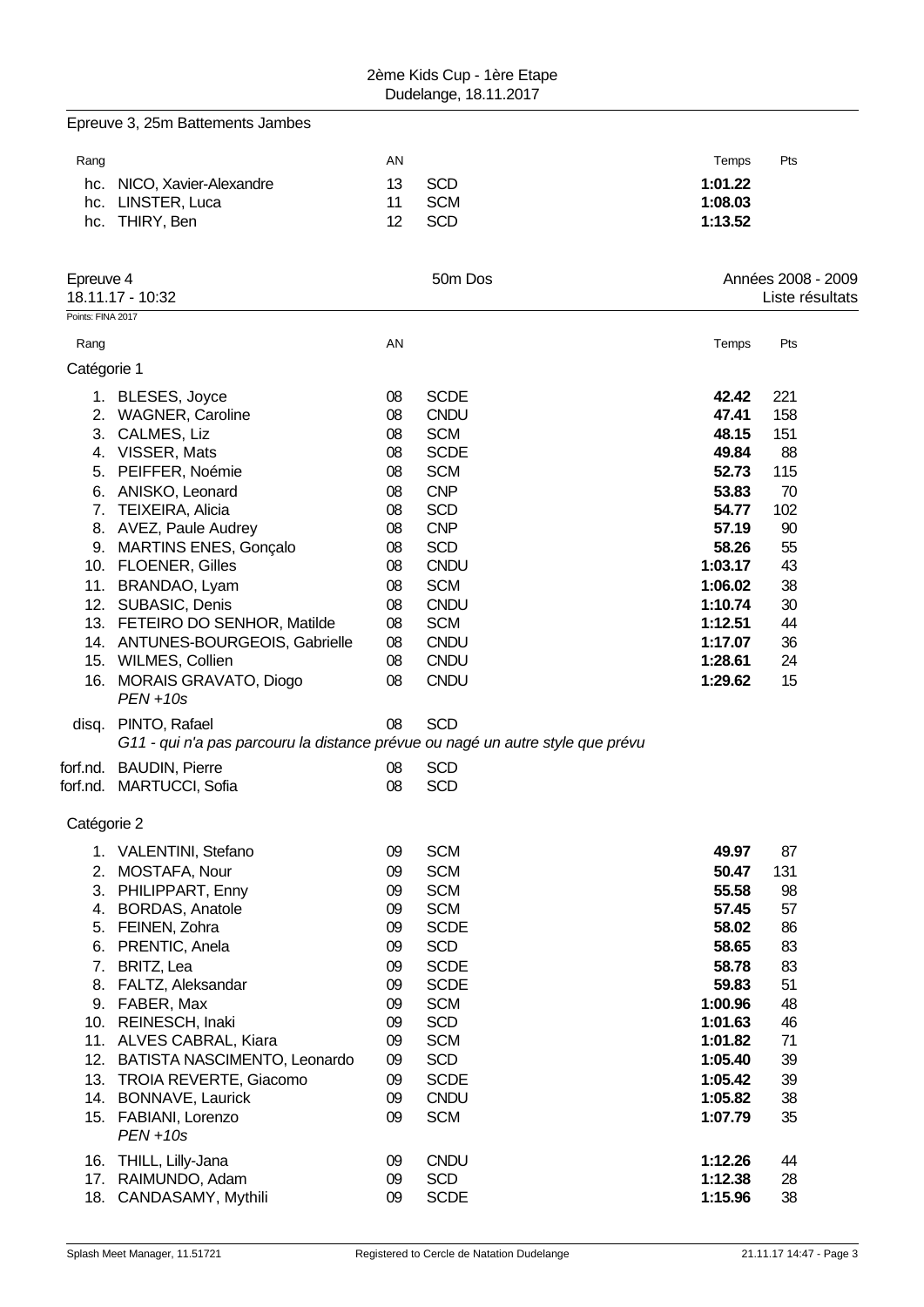|      | Epreuve 4, Tous, 50m Dos, Catégorie 2                                                                 |          |                     |                    |          |
|------|-------------------------------------------------------------------------------------------------------|----------|---------------------|--------------------|----------|
| Rang |                                                                                                       | AN       |                     | Temps              | Pts      |
|      | 19. TIRODE, Damon<br>$PEN + 10s$                                                                      | 09       | <b>CNDU</b>         | 1:18.51            | 22       |
|      | 20. HULTEN, Dan<br>$PEN + 10s$                                                                        | 09       | <b>CNDU</b>         | 1:18.64            | 22       |
|      | 21. CALMES ZBINDEN, Chris<br>22. NAJIH, Jenna                                                         | 09<br>09 | CNDU<br><b>CNDU</b> | 1:24.21<br>1:28.21 | 18<br>24 |
|      | $PEN + 10s$<br>23. CARDOSO COSTA, Diogo                                                               | 09       | <b>CNDU</b>         | 1:36.51            | 12       |
|      | $PEN + 10s$                                                                                           |          |                     |                    |          |
|      | 24. ROTOLO, Leandro<br>$PEN + 10s$                                                                    | 09       | CNDU                | 1:39.92            | 10       |
|      | 25. BOUSSONG PEREIRA, Noé<br>$PEN + 10s$                                                              | 09       | <b>CNDU</b>         | 1:40.14            | 10       |
|      | 26. TURMES, Cédric<br>$PEN + 10s$                                                                     | 09       | <b>CNDU</b>         | 1:42.30            | 10       |
|      | disq. MAUEL, Eric<br>D8 - à l'arrivée de la course n'a pas touché le mur en étant sur le dos (SW 6.5) | 09       | <b>SCM</b>          |                    |          |
|      | disq. NAJIH, Jihane<br>G11 - qui n'a pas parcouru la distance prévue ou nagé un autre style que prévu | 09       | <b>CNDU</b>         |                    |          |
|      | hc. CZAPOR, Luca                                                                                      | 08       | <b>SCR</b>          | 54.54              | 67       |
|      | hc. BECK, Alyson                                                                                      | 09       | <b>SCR</b>          | 1:00.63            | 75       |
|      | hc. SLAVAZZA, Lola                                                                                    | 09       | <b>SCR</b>          | 1:03.06            | 67       |
|      | hc. NOTHUM, June                                                                                      | 09       | <b>SCR</b>          | 1:05.22            | 60       |
|      | hc. PILE, Jaden                                                                                       | 09       | <b>SCR</b>          | 1:08.40            | 34       |
|      | hc. FERBER, Nick                                                                                      | 09       | <b>SCR</b>          | 1:10.13            | 31       |
|      | hc. DE ALMEIDA, Ethan                                                                                 | 09       | <b>SCM</b>          | 1:17.75            | 23       |
|      | hc. SANTINI DE ALMEIDA, Nilson<br>$PEN + 10s$                                                         | 09       | <b>SCD</b>          | 1:20.05            | 21       |
|      | hc. GASPAR FERREIRA, Leticia<br>$PEN + 10s$                                                           | 09       | <b>SCD</b>          | 1:31.34            | 22       |
|      | hc. FRADET, Maelle                                                                                    | 09       | <b>SCD</b>          | 1:34.02            | 20       |
|      | hc. FERNANDES, Daniel<br>$PEN + 10s$                                                                  | 09       | <b>CNDU</b>         | 1:42.86            | 10       |

| Epreuve 5<br>18.11.17 - 11:00 |                                |    | 25m Brasse Bras - Battements Jambes | Catégorie 3<br>Liste résultats |     |  |
|-------------------------------|--------------------------------|----|-------------------------------------|--------------------------------|-----|--|
| Points: FINA 2017             |                                |    |                                     |                                |     |  |
| Rang                          |                                | AN |                                     | Temps                          | Pts |  |
|                               | 1. PRENTIC, Anel<br>$PEN + 5s$ | 10 | <b>SCD</b>                          | 33.76                          |     |  |
|                               | 2. REUTER, Pierre René         | 10 | <b>CNDU</b>                         | 34.28                          |     |  |
|                               | 3. ALBERSMEYER, Neele          | 10 | <b>SCDE</b>                         | 40.46                          |     |  |
| 4.                            | JANS, Milly                    | 10 | <b>SCDE</b>                         | 41.08                          |     |  |
|                               | 5. KRAUS, Mathis               | 10 | <b>SCDE</b>                         | 42.89                          |     |  |
|                               | 6. BERGERT, Luca<br>$PEN + 5s$ | 10 | <b>SCDE</b>                         | 44.99                          |     |  |
|                               | 7. THILL, Shana<br>$PEN + 5s$  | 10 | <b>CNP</b>                          | 47.29                          |     |  |